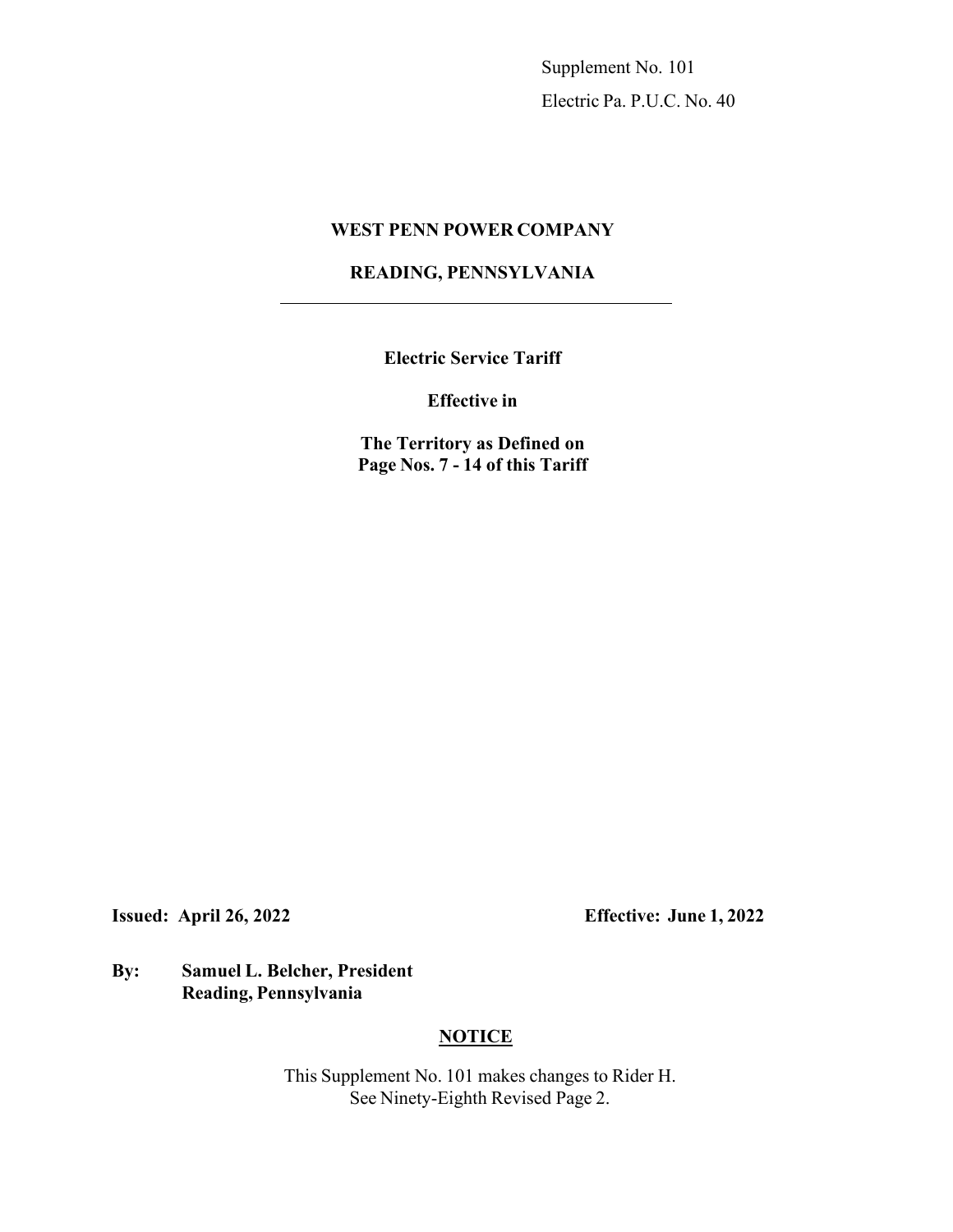WEST PENN POWER COMPANY Electric-Pa. P.U.C. No. 40 (Supp. 101) Ninety-Eighth Revised Page 2 Superseding Ninety-Seventh Revised Page 2

# **LIST OF MODIFICATIONS**

# **Riders**

Rider H – Price to Compare Default Service Rate Rider rates have been changed and increased (See Thirtieth Revised Page 173).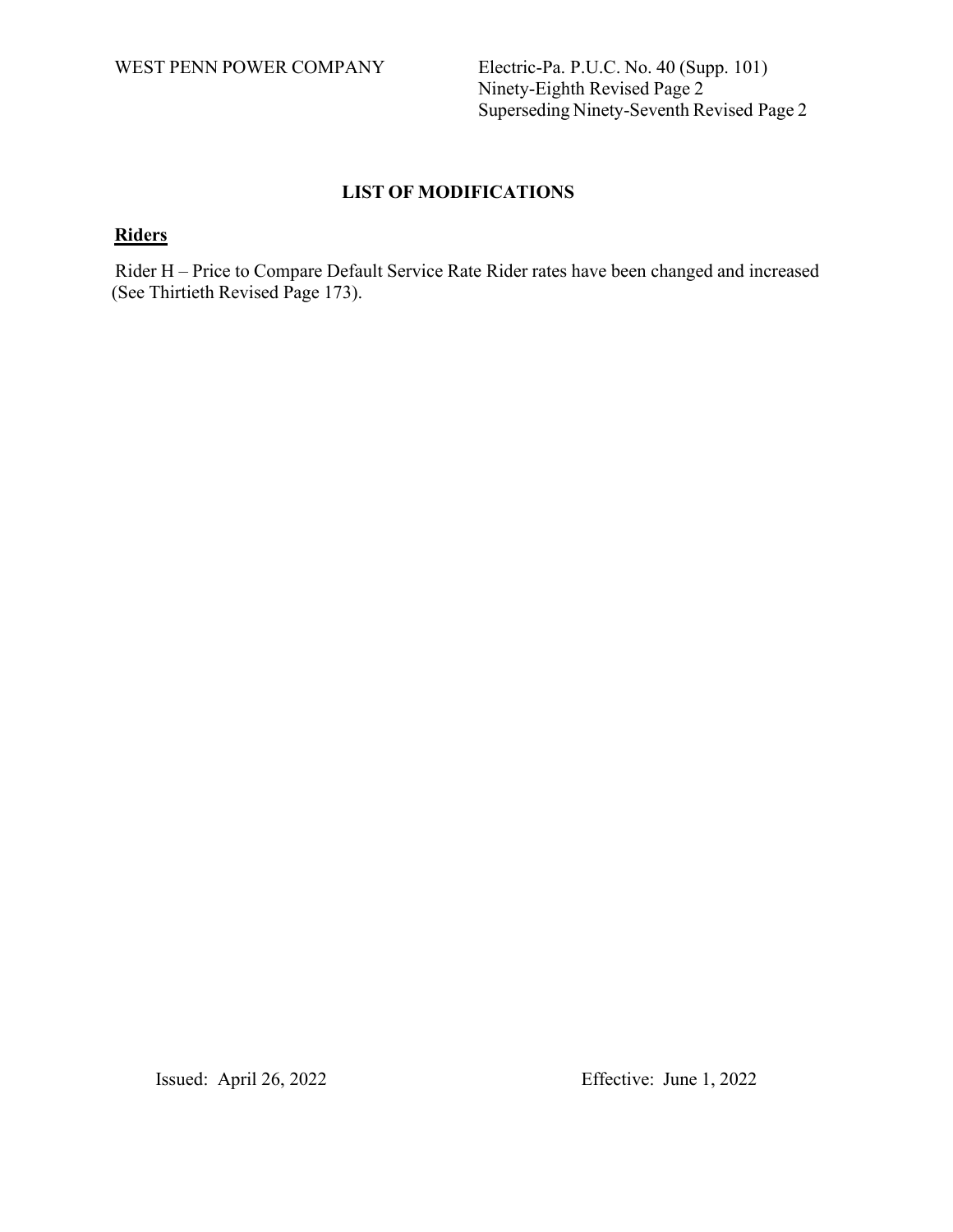WEST PENN POWER COMPANY Electric Pa P.U.C. No. 40 (Supp.101)

Thirtieth Revised Page 173 Superseding Twenty-Ninth Revised Page 173

## RIDERS

## RIDER H PRICE TO COMPARE DEFAULT SERVICE RATE RIDER

A Price to Compare Default Service Rate ("PTC<sub>Default</sub>") shall be applied to each kWh of Default Service that West Penn Power delivers to Customers under this rider as determined to the nearest one-thousandth of a cent per kWh. The  $\text{PTC}_{\text{Default}}$  rate shall be billed to Customers receiving Default Service from the Company under this rider. The rates shall be calculated according to the provisions of this rider.

(C) For service rendered June 1, 2022 through August 31, 2022 the PTC<sub>Default</sub> rates billed by Customer Class are as follows:

Commercial Customer Class (Rate Schedules 20, 30 (PTC), 51 - 58, 71 and 72):

\$0.10115 per kWh.

Residential Customer Class (Rate Schedule 10):

\$0.08198 per kWh

(C) Change (I) Increase

Issued: April 26, 2022 Effective: June 1, 2022

(I)

(I)